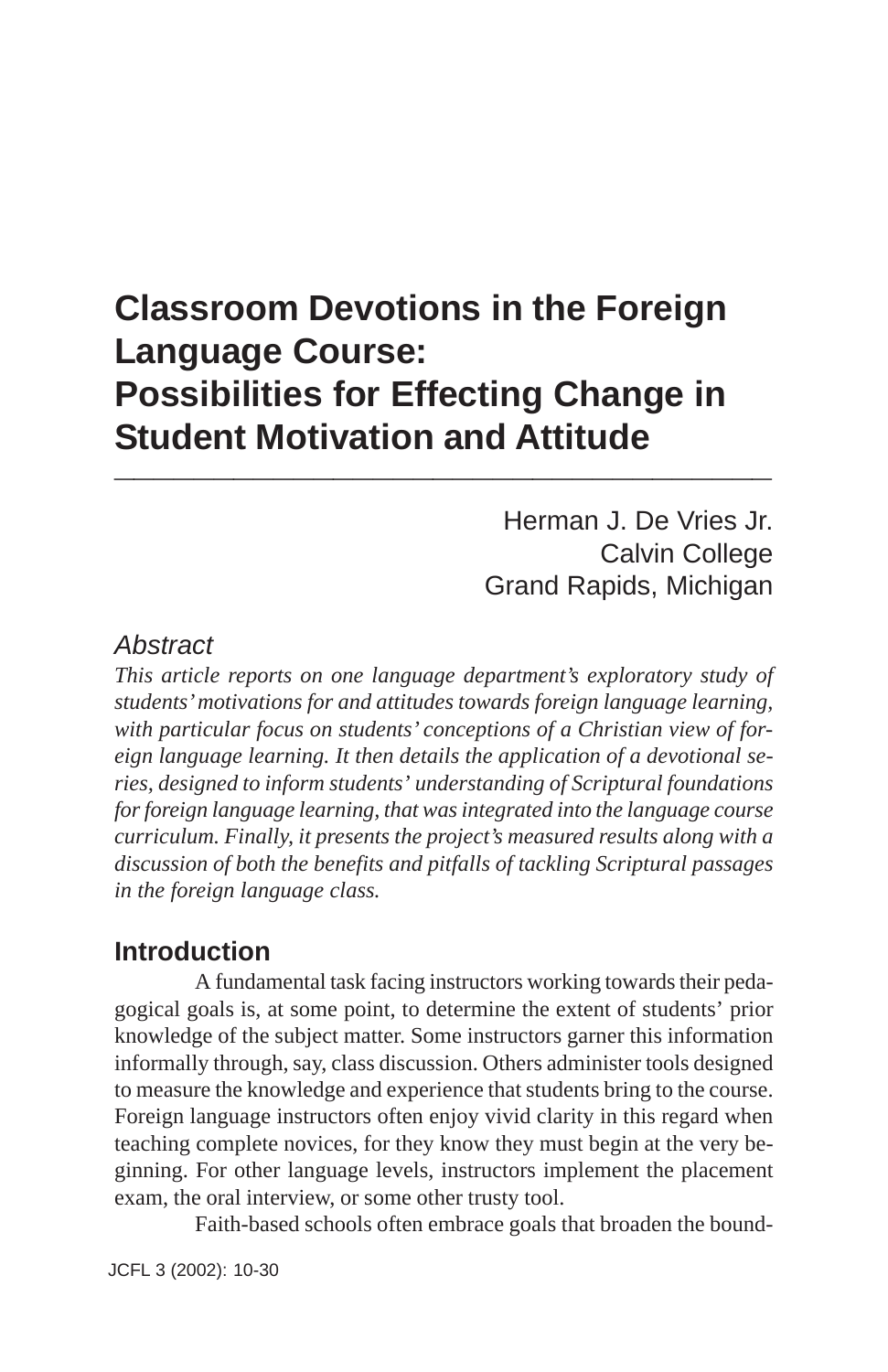aries of learning and formation to include issues such as moral and spiritual development. Mission statements of faith-based schools often declare as much, putting religious goals front and center in the school's pedagogy. The mission statement of the college where the present study originated, for example, asserts that "We offer education that is shaped by Christian faith, thought, and practice"<sup>1</sup> Given the centrality of such a Christian commitment in a college's curriculum, one ought to expect that at least one goal of a foreign language class will be to develop a student's understanding how one's Christian faith comes to bear on the enterprise of learning that language. With respect to goals in Christian formation, one would expect that the responsible instructor will set about, in some way, to determine the students' attitudes and understandings about learning foreign languages upon arrival in the classroom. The puzzling reality here, however, is how seldom that is actually done in any intentional or systematic way.

The intention of this paper is to present the initial results of one college department's effort (that of the Department of Germanic and Asian Languages at Calvin College) to address the issue of students' attitudes and assumptions regarding a Christian view of foreign language learning by 1) gathering data to measure preconceptions, 2) systematically tackling the issue in the curriculum, and 3) measuring, at least provisionally, the results of the project. The data in phase one was acquired via questionnaires at the semester's onset. The curricular device we used to address students' understanding was a series of classroom devotions featuring Scriptural texts that trace themes relevant to the enterprise of foreign language learning.<sup>2</sup> We measured the results by means of exit interviews at the semester's end.

## **Background and Rationale of Project**

Certain explanations of the project's inception and some qualifications of its scope and limitations will be useful at this point.

The adoption of a new college core curriculum prompted a ripple effect of departmental reflection on the integration of faith and teaching at our institution. A major goal of this college-wide curriculum is to teach and model Christian virtues in all core-level courses. One result of the new curricular structure was the generation of departmental statements that clarify both the specific manner of faith/learning integration and the approach to teaching virtues in the core-level courses (which include the first four semesters of any given foreign language). The Biblical ideas and convictions that animate our departmental stance are reflected in statements such as: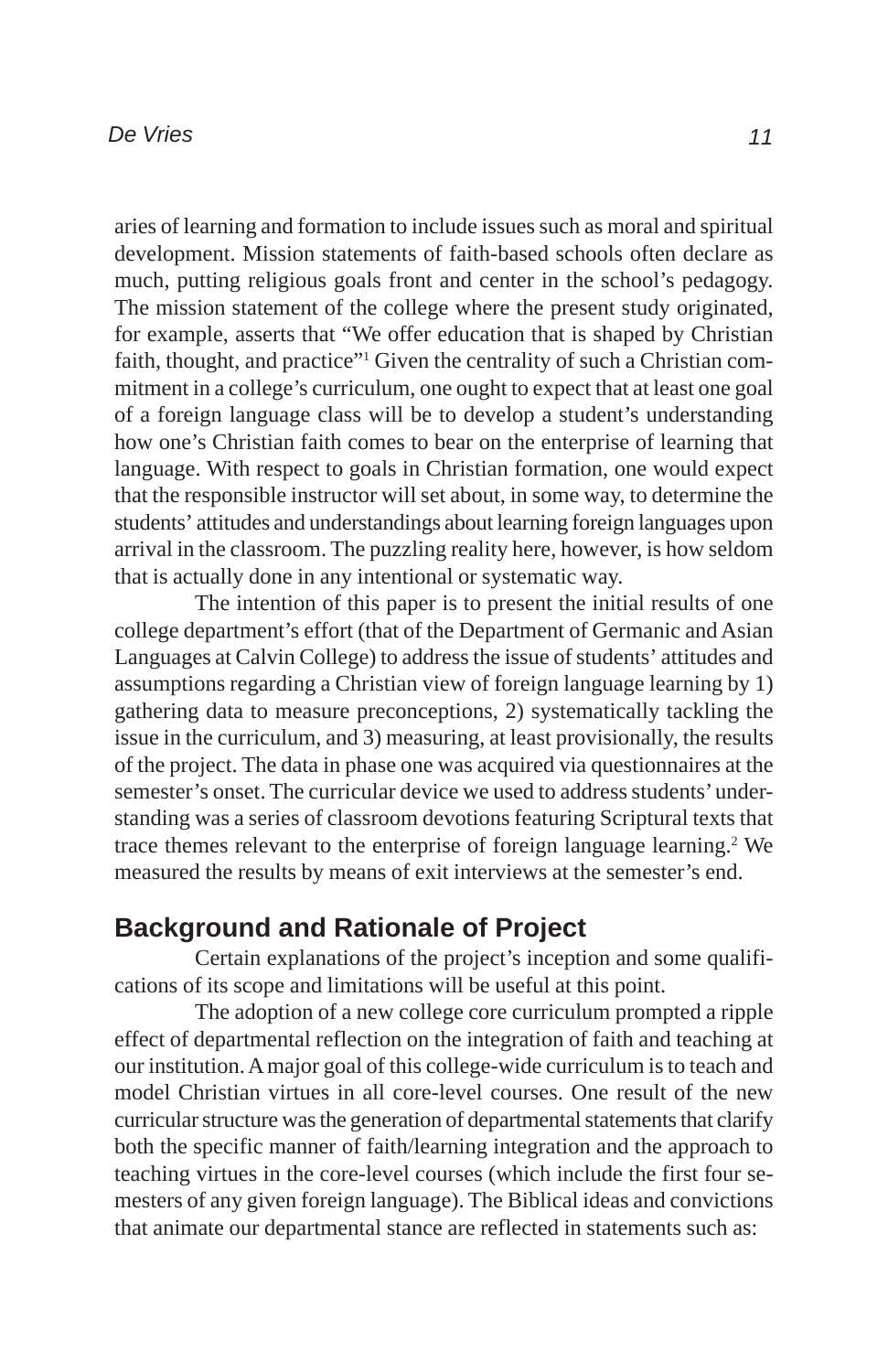"The ... department sees foreign language learning in terms of the overarching Christian virtue of hospitality, in particular hospitality to the stranger. The good host has an open home, is attentive and caring towards the guest, interested in his or her stories and willing to draw fresh insight from them. Similarly, to learn another language is to open up part of oneself to other words, other stories, another culture, and other people made in God's image. Even at the beginner level, giving oneself to the learning of a new language involves a willingness to humble oneself to relinquish the sovereign competence of the mother tongue and receive alien sounds, patterns and ideas into our experience of communicating with others and speaking about our world. We hope that students will learn to be receptive and loving hosts to the new language and culture and thereby in turn to become more sensitive guests when they travel or work overseas."<sup>3</sup>

The document goes on to recognize the challenges involved in cultivating Christian virtue in the Foreign Language class:

> "We do not wish to claim that growth in the virtues mentioned above follows automatically from the mere experience of being taught another language. Clearly some pedagogical approaches will foster particular virtues more successfully than others. The ongoing challenge is to discover how foreign language pedagogy can be most fruitfully developed in this respect." (ibid).

The task, therefore, has been one of finding the pedagogical tools to ensure that Christian teaching is taking place. Furthermore we felt a particular responsibility not only to devise explicit tools for presenting Scriptural foundations for foreign language learning to students, but also to ensure that students would learn to recognize and, ideally, be able to articulate such a vision. This burden was clearly before us because of sobering findings in an assessment project done on campus in 1997. In that survey a group of sophomores had been asked whether their education displayed any particular faith perspective. The answers to that question revealed that only fifteen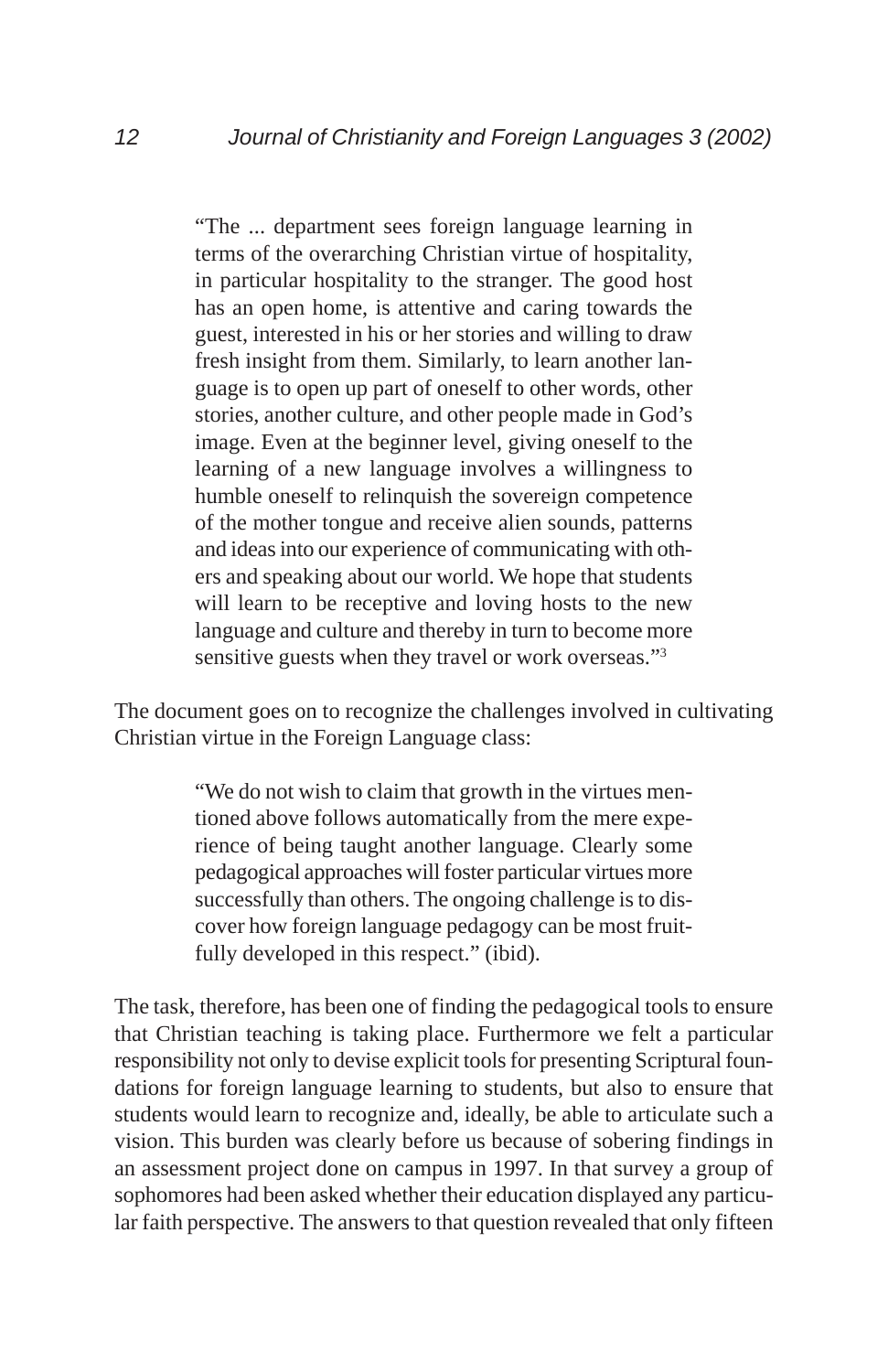percent claimed to be certain of a faith perspective in their education, but even of that group "none [was] able to give a complete or thorough account of the Reformed [Christian] perspective of [the college]."4 While the document that relates that assessment project goes on to explain numerous structural flaws in the former curriculum program that likely account for the dismal results, the implication remains evident that students not only deserve more effective Christian teaching, but they must also be helped to develop to a level at which they themselves can articulate a Christian view on the subject matter they learn.

Many academic faith-based institutions naturally ask students to evaluate their instructors' effectiveness in integrating faith and teaching. Such is usually done by means of a question or two as part of the courseconcluding evaluation form. Teaching faculty—those at our institution at least—have informally observed that an increase of time spent in devotions typically leads students to award the instructor higher marks in this faithintegration category. Such a direct correlation would suggest that the time spent in devotions is perhaps the chief operative variable relating to how students perceive the integration of faith and teaching.<sup>5</sup> This observation, and its implication, provide a certain dilemma at an institution such as Calvin College which is steeped in the Reformed Christian tradition. This dilemma is brought to mind in the opening paragraphs of the college's core curriculum document, *An Engagement with God's World*, where one reads: "In the Reformed tradition, Christian education is not just education as usual with Bible classes tacked on; it is an education that is permeated throughout by a Christian view of the world".<sup>6</sup> Such a broad scope to the faith and teaching integration project has historically prompted pockets of the college's faculty to curtail or dispense with devotions in class to emphasize that that which makes the teaching and learning Christian is not expressly the opening devotional moments. Rather the "Christianity" of the course is to be found in the very detail and substance of the course's content. While respecting and affirming this broader vision of Christian teaching, our department reached the conviction that it remains eminently legitimate and even fitting for the Christian college to indeed include devotions as a regular exercise in piety and community.<sup>7</sup> But we also wished to integrate such devotions more closely with our wider pedagogical goals.

The project that has emerged, therefore, aims to respect the sometimes ambivalent signals about faith / learning integration inherent in practice of classroom devotions. At the same time it honors the timeworn prac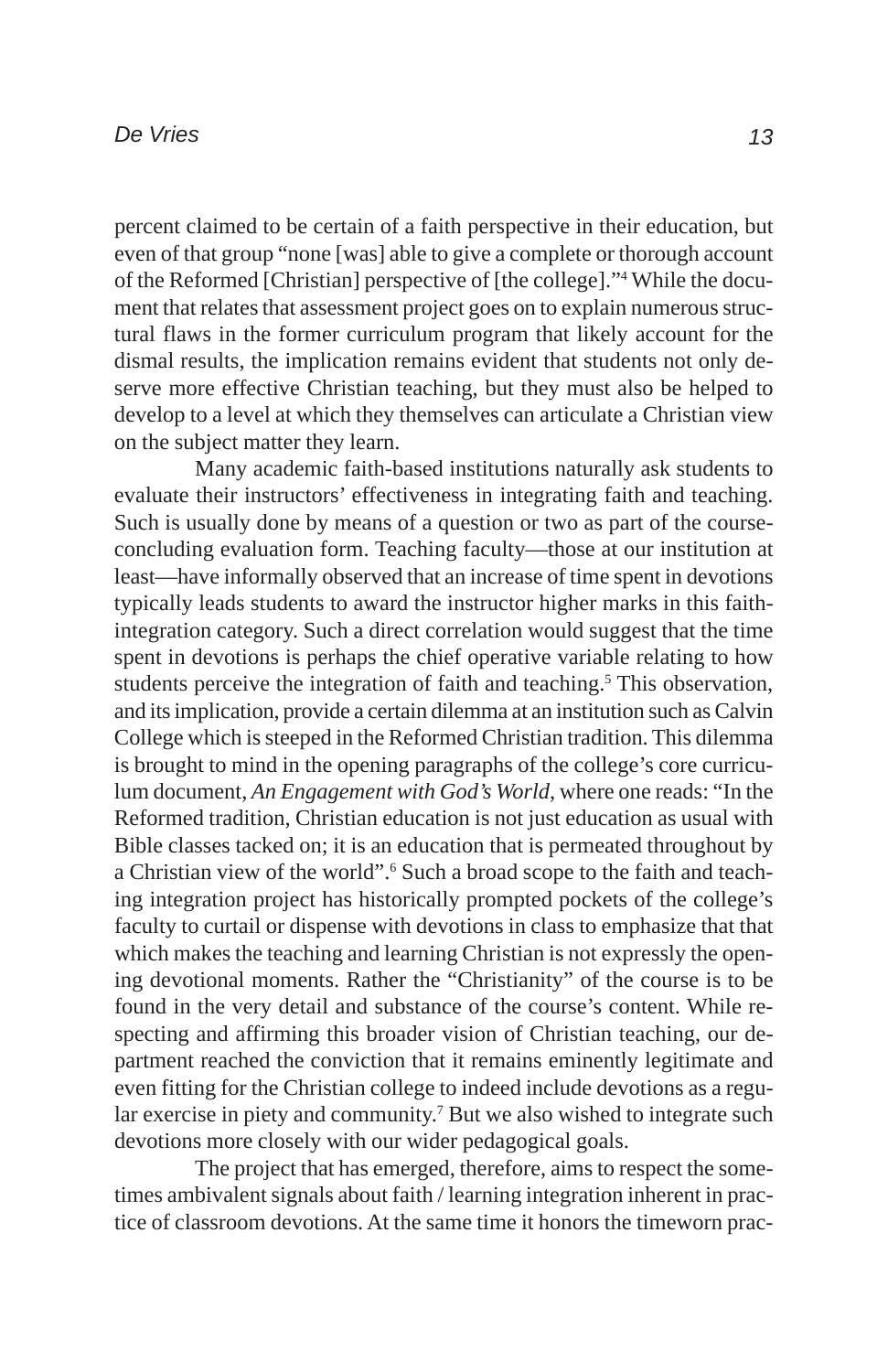tice of classroom devotions and sees there an opportunity to incorporate Scriptural course content. In this sense, our experiment introduces not so much something new, but rather it takes an existing practice in many quarters of Christian education and tries to integrate it more closely with our goals as foreign language educators and with those of the new core curriculum. The aim is that the devotional moments in selected class periods should not be stealing time from the curriculum, as common fears would have it, but rather should be contributing to the overall pedagogical goals—redeeming the time, if you will.

Certain limitations of this study ought to be acknowledged here at the outset. It is an exploratory study with a limited data sample and not empirically rigorous; it is a provisional report of informal efforts within a department to gather data on their own pedagogical interventions. As such, it points to an area where more rigorous research might yield data of use not only to foreign language practitioners at institutions with similar goals in Christian education, but also to those interested in general data on motivational issues and preconceptions regarding the North American foreign language student. Our experiment is also restricted to a single area of Christian formation in the classroom, namely the practice of devotions. Other facets of the course and certainly other intentional curricular (or extracurricular) activities could impact the students in these areas, but such lie beyond the present scope.

## **Research Method and Project Description**

The central task of our pedagogical experiment has been to take students on an exploratory journey through selections of Scripture that address themes relevant to our educational aims in Christian formation. A two-fold intent entails having the students explore Scripture while wearing the hat of the language learner, while at the same time engaging them in "the central intellectual project of Calvin College, the development of a Christian worldview and a broad, faith-based engagement with the ambient culture."8

As a prelude to the devotions project we administered an entrance survey during the first week of the Fall 2000 semester to 74 students in three beginner level courses (one Dutch and two German courses), and one intermediate level German conversation course. Students were allowed to complete the survey on their own time. The survey consists of the following four questions calling for written response: 1) Why learn another language?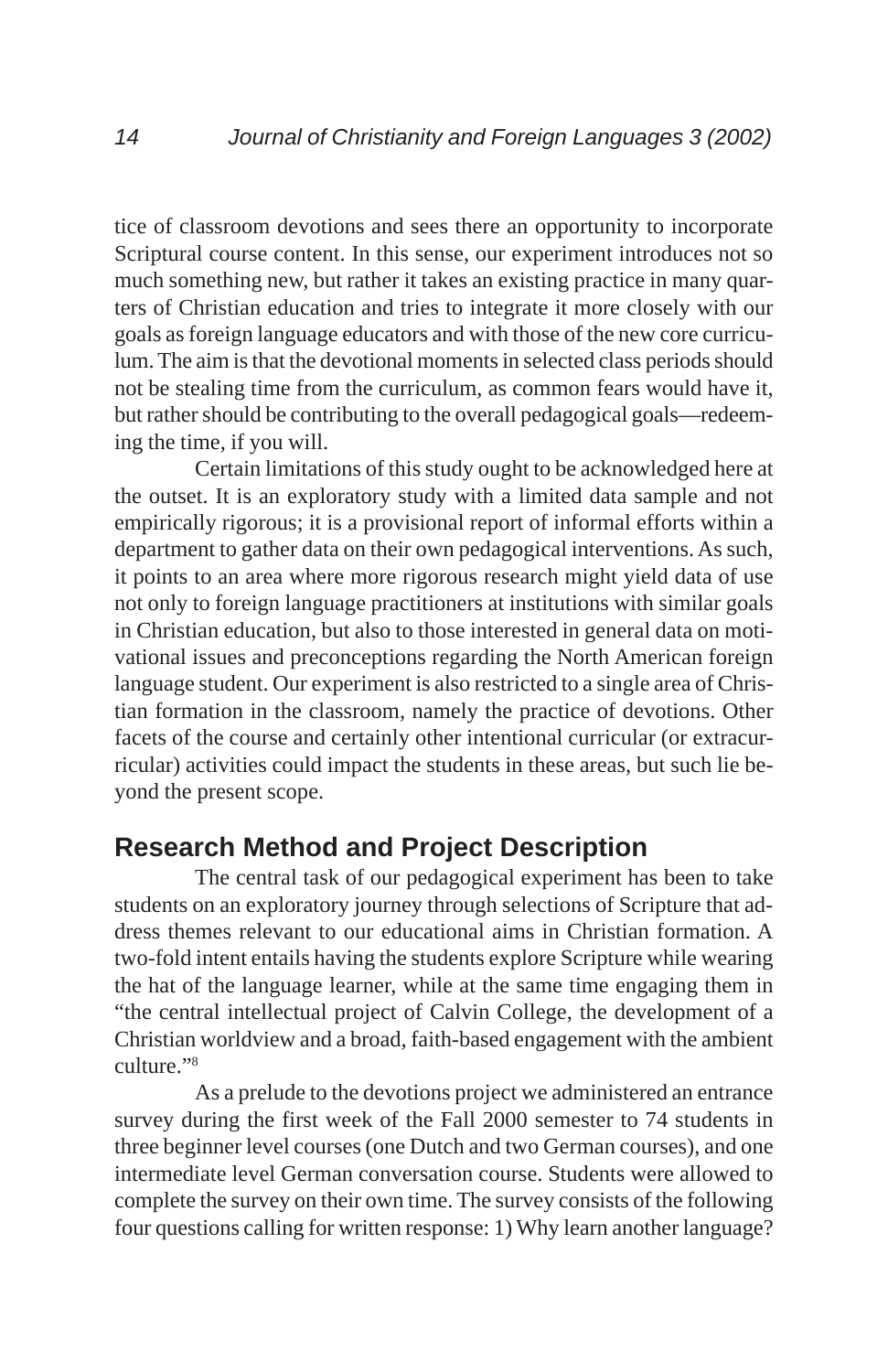2) How do you feel about learning to speak another language? 3) Do you think that Christian faith has anything to do with learning a foreign language? 4) Are there Christian reasons for learning a foreign language? The questions and their responses are listed below, with the frequency of answers listed parenthetically.

#### **1) Why learn another language?**

To (better) understand another culture (34) Broadens horizons / expands mind, education (26) Communicate better (15) Career opportunities (14) Tool for travel abroad (12) Appreciate better your own language (9) Understand heritage (8) Languages are fun / interesting (8) Changes your view of the world (6) To read (literature) in another language / need it for studies (5) It's required of me (4) Empathy (for others learning English) (2) Gives one a challenge (2) Helps understand history of country (1) Christian stewardship (1) Takes one out of comfort zone (1) "It's an ambiguous question" (1) Understand better yourself and own culture (1) Experience diversity (1) Good for missions (1)

### **2) How do you feel about learning to speak another language?**

It's Frustrating / It's a challenge / difficult (27) I Love it / Positive experience / It's enjoyable / fun (26) I'm looking forward to it / excited about it (24) It's satisfying / rewarding / worth it / it's important (16) I'm nervous / scared / intimidated (12) I'm overwhelmed (3) Sad and guilty that I waited this long to learn a second language (1) Intrigued (1)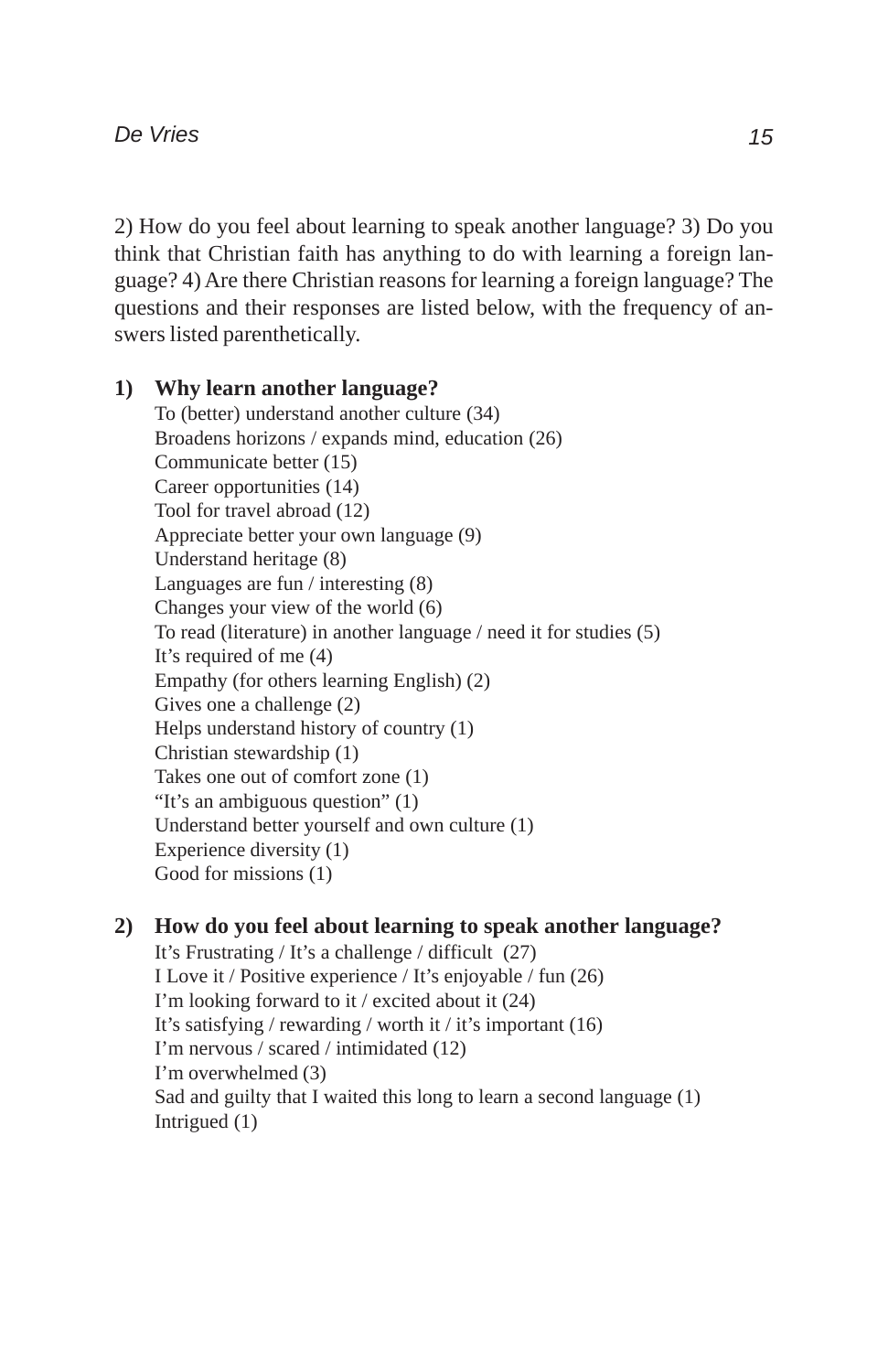#### **3) Do you think that Christian faith has anything to do with learning a foreign language?**

#### Yes

Missions / spreading God's Word (35) Enjoying creation and its beauty / diversity / learning about people different from myself (11) Faith builds understanding of others / Shows respect for others (11) We should love all people / Serve and care for others  $(8)$ Fellowship / communication with one another (7) Rely on God to learn (4) God created languages (3) All nations one in Christ (1) To see how God is working in other countries (2) Brings us closer to perfecting God's creation (1) Faith and language both take hard work and dedication (1) Languages have somehow always divided Christians (1) All things work toward my salvation (2) If we learn the Lord's Prayer in German (1) I suppose it does, but don't know how (1) Motivation to learn (1)

#### No

Learn for personal reasons/has nothing to do with faith / faith is not really important / faith is irrelevant / it's beside the point (10) Only if you learn the original languages of the Bible (2)

## **4) Are there Christian reasons for learning a foreign language?**

Yes

Missions/great commission/evangelism (58)

To love all people / help people / remove barriers between people / to understand one another better (18)

To deepen the communion of the Saints (5)

To know more about God's world (4)

To praise God in another language (1)

Our faith influences everything we do (1)

To read Luther's Bible/other Christian works (2)

To work against ethnocentricity / antidote to American self-centeredness (3)

To be better educated (1)

Bible had to be translated in first place (1)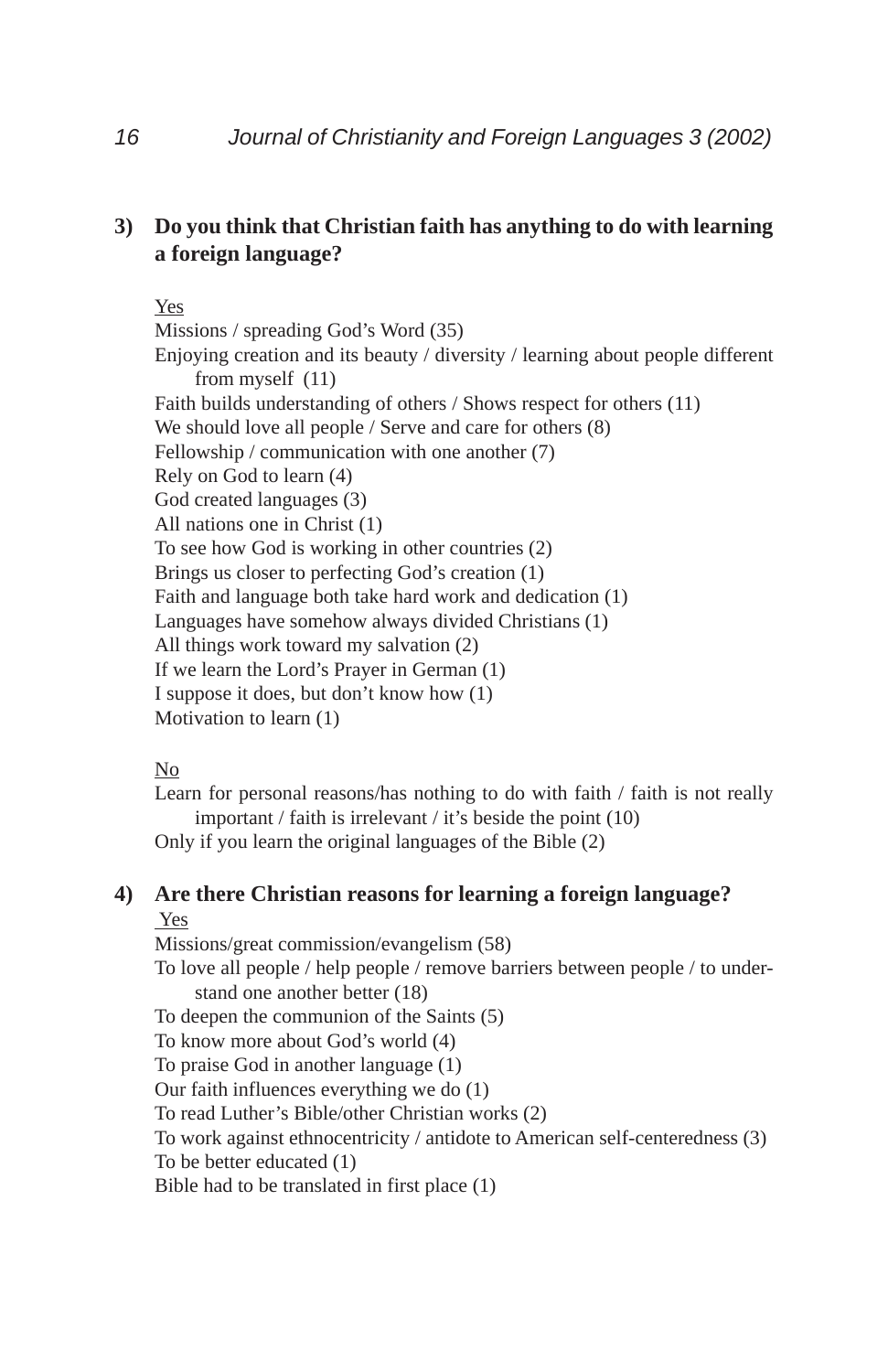No There are NO Christian reasons / (3) Christians don't need to learn a language to be saved (1)

Many students listed multiple reasons in response to the questions, thus the irregular number of total responses listed. The entrance survey yielded several noteworthy results. The question (no. 1), "why learn another language" received a wide array of responses with several predominant answers, namely: understanding another culture; career opportunities; broadening horizons; because languages are fun. Question no. 2, which probes their feelings about learning a language, yielded some clear contrasts, with roughly equal numbers of students expressing positive and negative feelings. Questions three and four, which deal specifically with Christian motivations, showed decidedly higher uniformity of opinion, with a few dominant answers. Several students commented on the survey that questions three and four overlapped in their mind, or that the distinction between them was not clear. In retrospect, this ambiguity is apparent, so we should perhaps observe the data for both together. Indeed, the pattern of the answers is similar, with missions—or the Great Commission—clearly being the predominant Christian reason given for learning a foreign language. The "missions reason" is given to the third question more than twice as often as the second-place answer. Similarly, the ratio between the top answer to question four (Missions / great commission / evangelism) and the response to the second answer (to love all people / help people / remove barriers between people / to understand one another better) is three to one.

One conspicuous contrast is that between students' own reasons for learning the foreign language and their articulation of a Christian rationale (i.e. between responses in questions one and three/four). Whereas the overwhelming majority of respondents listed missions as a Christian motivation for learning languages, only one student listed missions when initially asked for their reason. For such a gaping disparity several explanations seem possible. A variable contributing to the gap might be connected to the foreign languages in question, German and Dutch. A study that considered, say, Asian languages or Spanish might yield differing results. The gap may also suggest that only the tiniest minority of students at this institution—or at least in these language classes—are interested in missions. Given that the institution is a liberal arts college—and not, say, a Bible college specializing in missions training—it is likely true that the number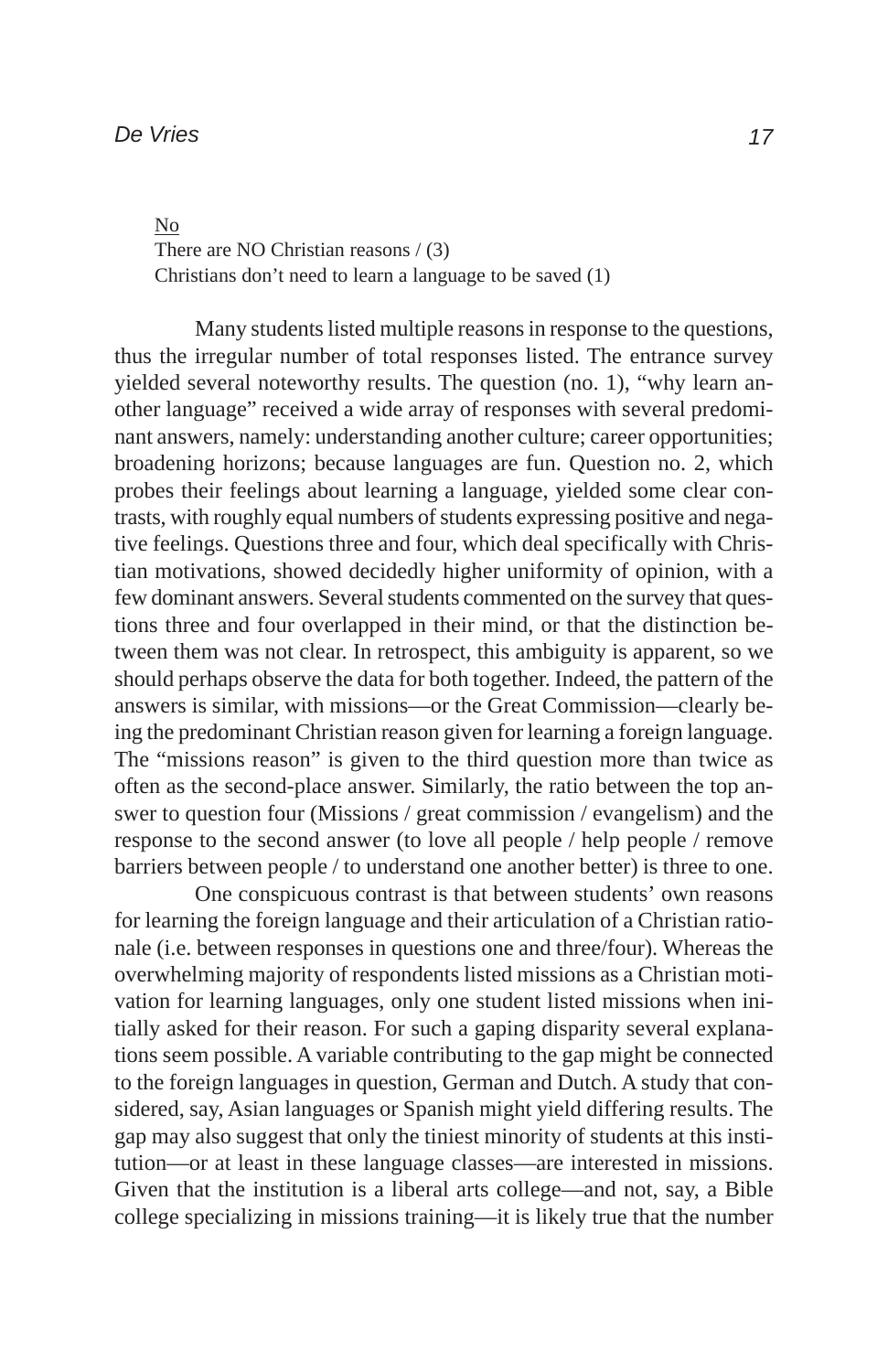of missions-bound students is quite small. However, the great frequency of "missions" responses to questions three and four suggests that Christian students readily apply the rhetoric of missions when asked to reflect on Christian motivations for an academic activity. This disparity between the ready Christian rhetoric and the actual experience or motivations of the vast majority of our students seems to invite further attention.

The data also revealed that students had room to grow in their understanding of a connection between faith and foreign language learning. For example, some eleven students stated unequivocally that Christian faith has nothing to do with learning a foreign language. Several written comments by students suggested puzzling rationales—or perhaps fuzzy thinking. One comment was "Yes—the only way non-English or other languages can learn about Jesus is through translation—meaning someone would have to learn a foreign language." With due respect to the sincerity of the comment, it seems that some students may need reminding that English is not the source language of the Scriptures. Another person commented: "I think it does just a little, because by our faith in God we rely on him to help us learn the language and about their cultures." While it is certainly a tenable truth that God aids us in accomplishing our work, a Christian reason for learning must surely entail more than a little divine aid to better a course grade.

## **Scriptural texts**

Fourteen Scriptural texts are used in this series. The number fourteen has no particular significance other than it allows one unit per week per semester. The texts themselves and their progression roughly follow the line of argumentation used in the recent book, *The Gift of the Stranger: Faith, Hospitality, and Foreign Language Learning*. 9 A list and condensed summary of the passages is given here with comment. Parenthetical reference to relevant discussion in *The Gift of the Stranger* (GoS) follows each Scripture reference.

> **Genesis 2:19-20** (GoS 5-6) A creative naming process is entrusted to Adam—enormous linguistic responsibility and creativity are involved here. Language is divinely created but not tightly determined. Affirmation of diversity (creativity plus spreading).

> **Genesis 9:1, 10:5, 10:18, 10:32** (GoS 7) Spreading out into and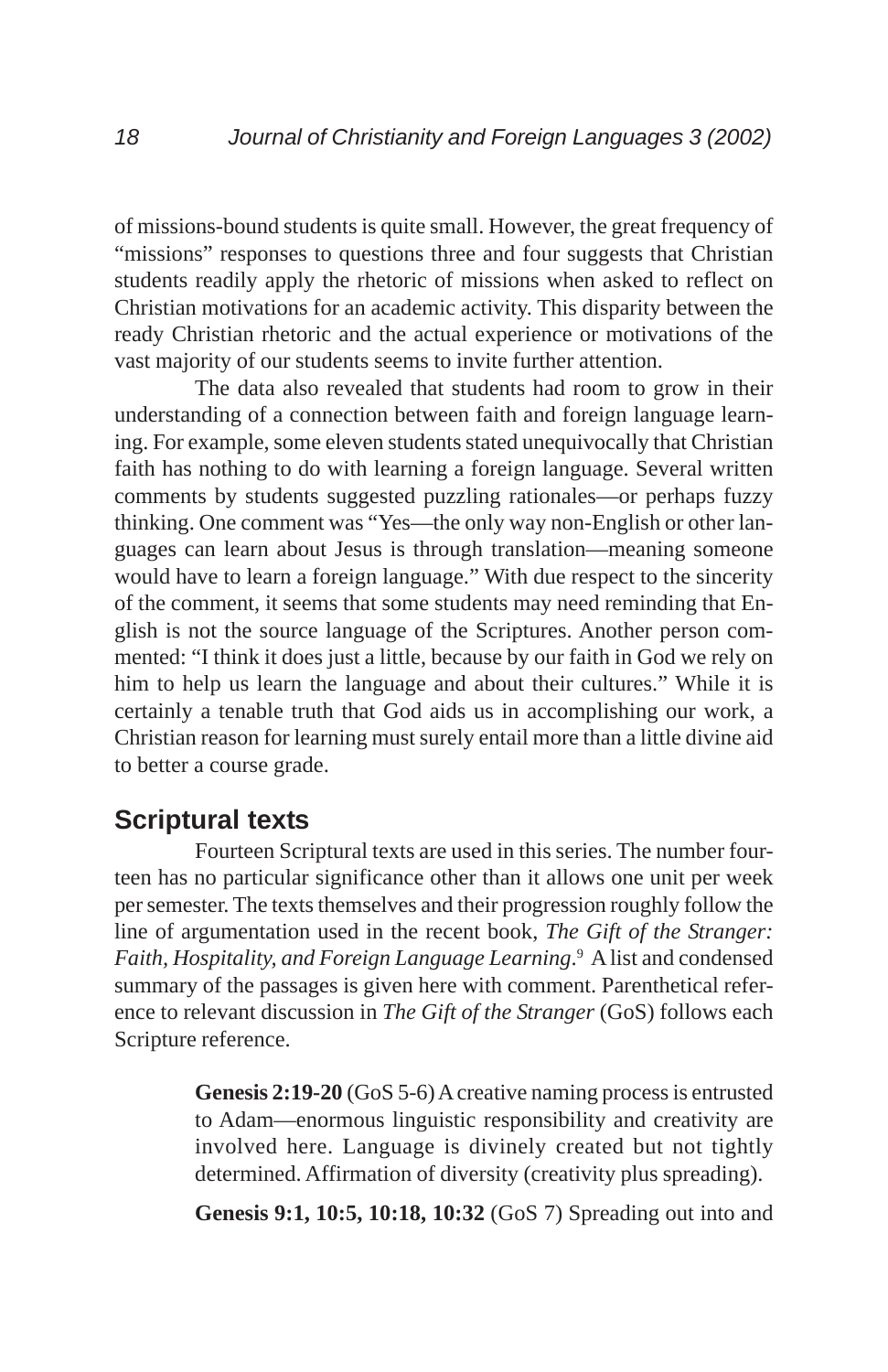over the earth as an act of obedience. Each people with its own language. Diversity accepted as normal.

**Genesis 11: 1-9** (GoS 209-211; 7-8) Babel. After the flood, Noah's sons were commanded to spread out over the whole earth (with their different languages). And now we see the resistance to this command, and all are speaking one language. Linguistic uniformity should not be read as a golden age. The story also emphasizes the dangers of a fortress-like monolithic community; at the end, God returns the people to their appointed task—to spread out.

**Deuteronomy 6:4** (GoS 9-10) Hear, O Israel: The Lord our God, the Lord is one. The focus here is on the command to hear, to listen—not, in the first place, to speak. This passage is well contrasted with Psalm 12 where God rebukes his people for constantly talking and listening to themselves.

**Exodus 22:21, Leviticus 19:18, Leviticus 19:34** (GoS 10-12) Various 'love the alien' texts. Israelites are to remember their experience of being foreigners. 'Love your neighbor as yourself' appears here. (Christ drew on this passage). How do you love your neighbor? Start by treating the *aliens* among you as your own, Leviticus suggests.

**Psalm 12: 1-4** (GoS 9) Right use and misuse of language. Language used for service or for oppression and domination. Arrogant speaking versus an ear open to God and others.

**Luke 10: 25-37** (GoS 13) Parable of Good Samaritan. The stranger as neighbor. The twist in the parable is noteworthy because where one might expect the dénouement to reveal that the Jewish victim was the neighbor, Jesus goes a step further to show that the Samaritan models what a neighbor ought to be.

**Matthew 25: 31-46** (GoS 13) Parable of Sheep and Goats. Also says: "For I was a stranger and you invited me in." Loving the stranger as a sign of grace and a criterion of judgment.

**Mark 16: 15** (GoS) The great commission.

**Acts 2:5-8** (GoS) Pentecost: Galileans speaking and preaching in everyone else's language. God's affirmation of diversity.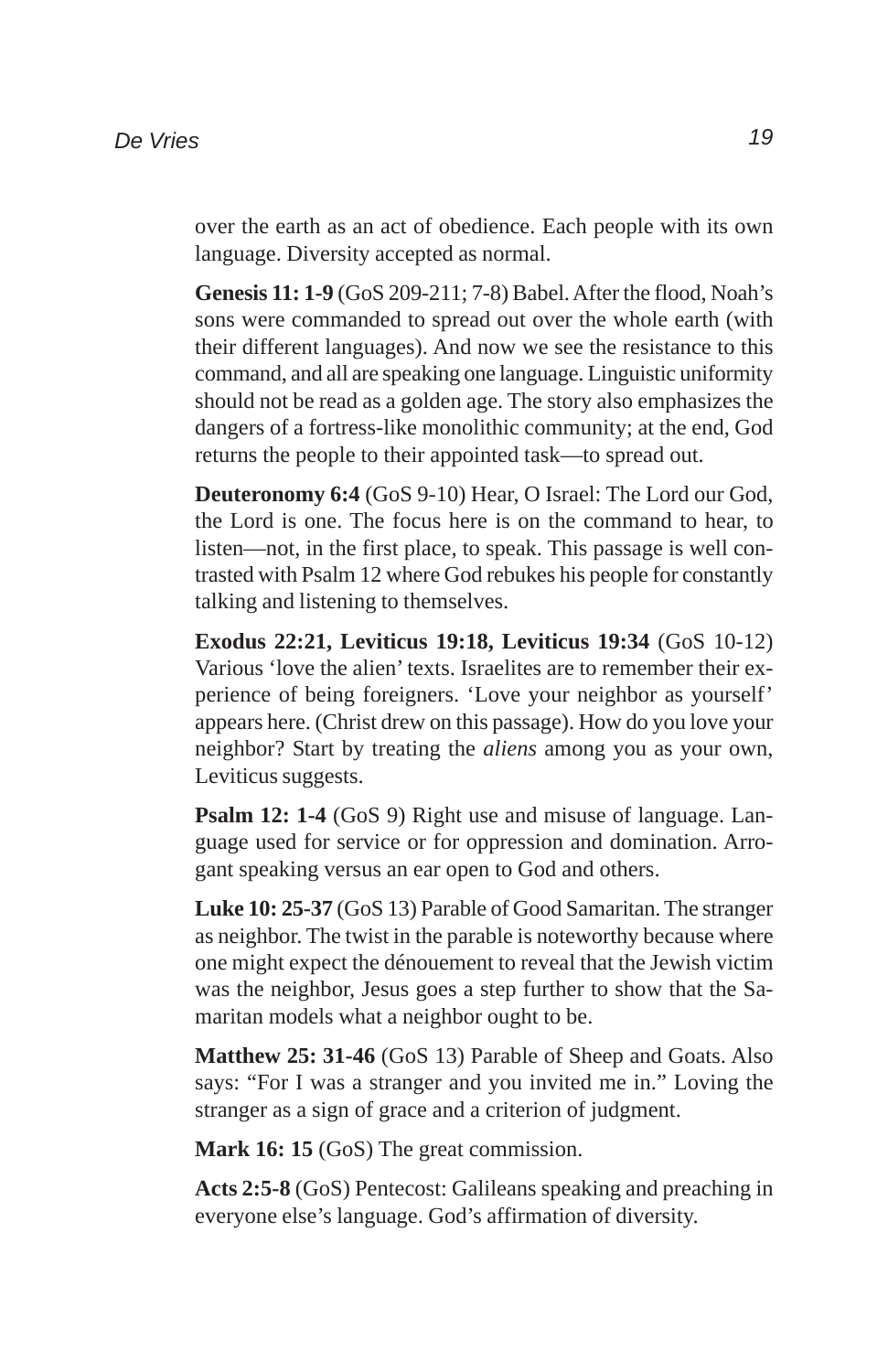**1 Corinthians 14:6-12** (GoS) Humility, oneself as a stranger. "Undoubtedly there are all sorts of languages in the world, yet none of them is without meaning. If then I do not grasp the meaning of what someone is saying, I am a foreigner to the speaker, and he is a foreigner to me."

**Zephaniah 3:9-10** (GoS) Vision of restored unity: "Then will I purify the lips of the peoples, that all of them may call on the name of the Lord and serve him shoulder to shoulder."

**Revelation 7:9, 11:9** (GoS 7) Good and evil are shared in all cultures. People from "every nation, tribe, people and language" are included both among the redeemed and among the enemies of God. God's favor does not follow national/cultural/linguistic boundaries.

The passages in Genesis show God's entrusting of the creative naming process to Adam. We then read of the mandate to "spread out" into the earth and God's creational affirmation of linguistic and cultural diversity. The Babel story is rich enough to elicit extensive discussion, but a core idea to note is the people's disobedience for consolidating into monolithic power rather than spreading out and filling the earth.10 It is important that students come to see the shortcomings of the common traditional reading of the story that imagines monolingualism to be a divinely-willed natural state.

The Deuteronomy passage speaks powerfully about the role of listening. God's people are a listening people, and, chiefly, they are to listen to God. Psalm 12 reminds us, in sharp contrast to the Deuteronomy passage, that a common form of sin is seen in peoples' proclivity to talk without listening, and even to dominate with their words. Godly use of language understands virtue in listening (particularly to the alien) as well as humility and restraint in speaking.

The Exodus and Leviticus passages resonate forcefully with the themes of foreigners and aliens—pervasive themes of the very exodus narrative. Here we see the Lord remind his people of their very identity as ones who have been aliens in foreign lands. God calls for radically generous and hospitable treatment for those aliens who find themselves among the Hebrew people. These passages about the stranger serve also as the source for Christ's words on "loving your neighbor."

The New Testament passages are, perhaps, somewhat more famil-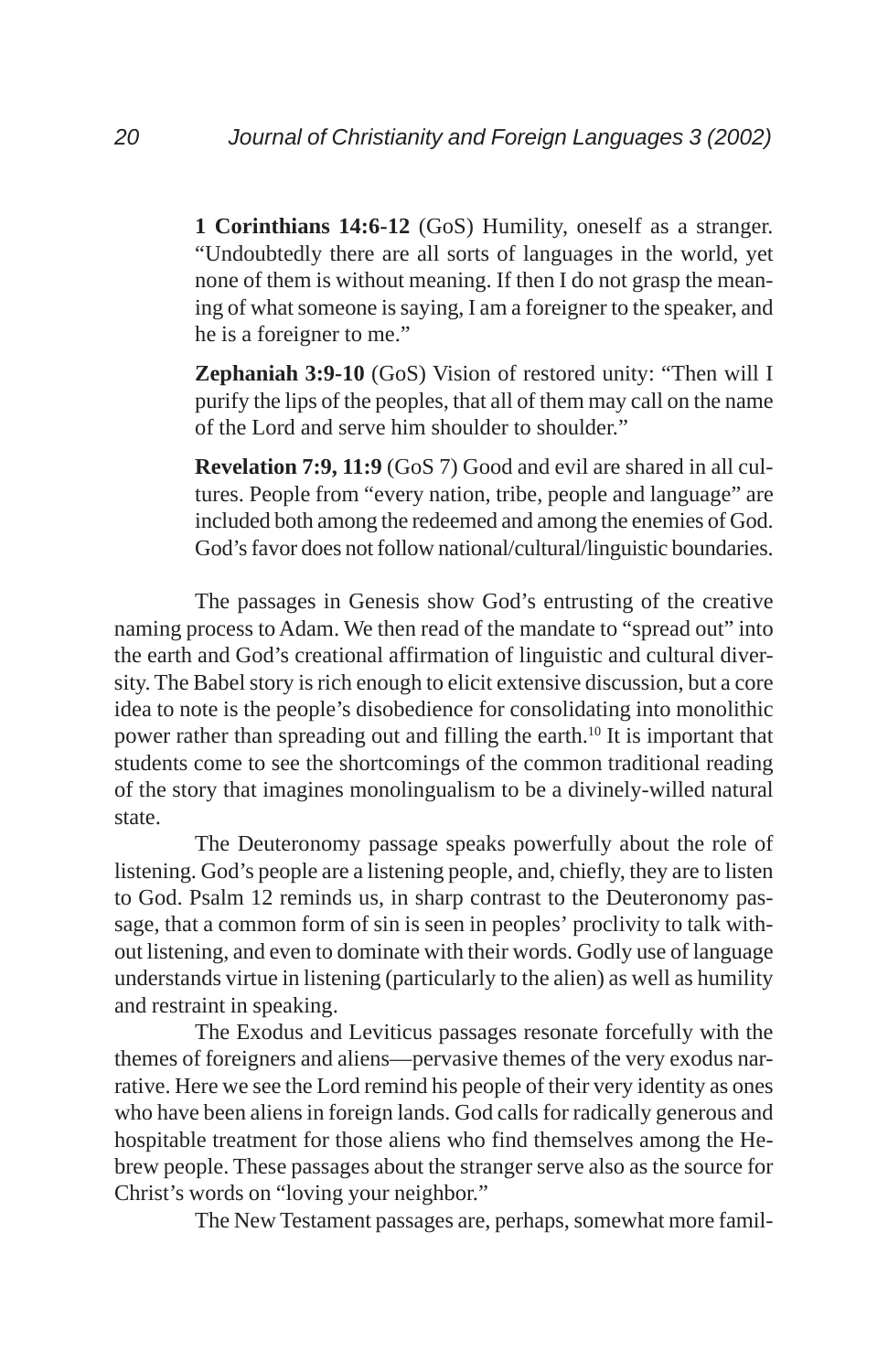iar. The Good Samaritan story can be read with the question in mind as to who our neighbor is. An answer to the question is found there once again in terms of the alien.11 In the Parable of the Sheep and Goats, Christ also explicitly mentions the act of inviting in a stranger. The Great Commission in Mark and the story of Pentecost in Acts are also essential texts for this topic. In Corinthians we see Paul speaking of the importance of understanding what a foreigner is saying and identifying himself first as a foreigner if he does not understand. Finally, we see prophetic visions (in Zephaniah and Revelation) of the great multi-national and multi-lingual choruses that Christ is drawing to himself and which will assemble before him in the fulfillment of time.

## **Method of Presentation**

The method of presentation varied with individual instructors, so there is no cut and dried formula to detail here. However, participating teachers used certain techniques and strategies fairly regularly. The text was made available to the students in advance, either as hard copy or by way of the intranet server Blackboard. Students received the text in a twocolumn, bilingual format. We dealt with one text per week, usually early in the week. Students were always aware of this devotional portion of the class in advance and were asked to study the texts ahead of time.

Discussion of the Scripture passages usually lasted between five and fifteen minutes, during which time the texts remained projected on the classroom screen for easy communal viewing and reference. Once the passage had been read aloud we spent time in linguistic exercises such as identification of cognates and translations where necessary. Power Point cloze exercises also proved fruitful, and enabled us to selectively highlight, for example, the part of speech being learned at the time. Scrambled text exercises also worked with the more narrative passages like the Good Samaritan story. Discussion of the content in the passages often took place in both the target language and English—with more English in the elementary levels.

## **Results of the Exit Survey**

Forty three students completed an exit survey at the end of the Fall 2000 semester. This number—being fewer than in the entrance survey reflects that the intermediate level course was not polled and also that some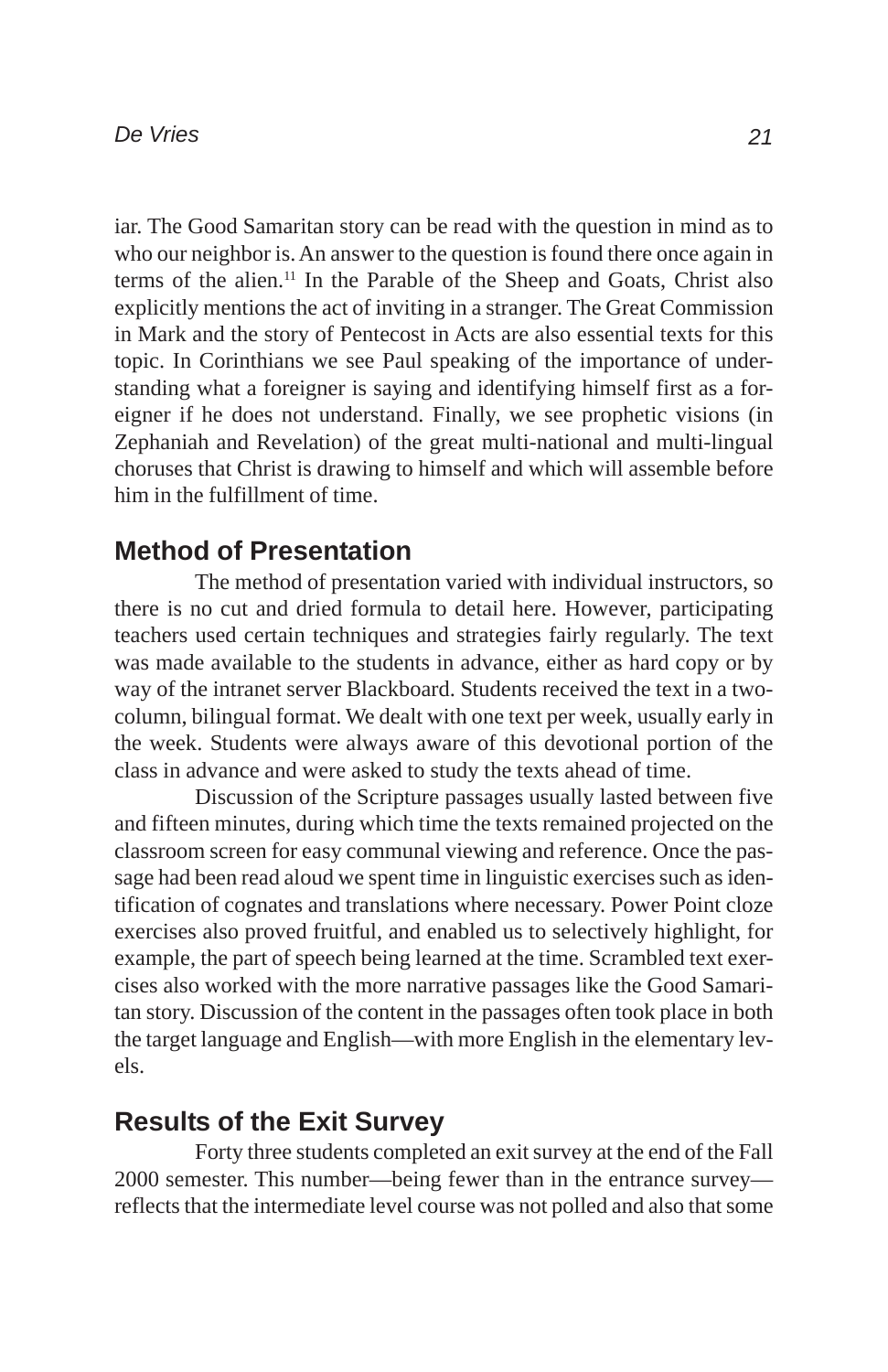students chose not to answer all the questions. Nevertheless, the exit data from the remaining classes provide a sufficiently large base for initial comparative analysis.

The exit survey called for quantitative as well as qualitative feedback. The questions yielding quantitative feedback are repeated here along with the response data:

**1) I have a greater understanding of how the Bible is relevant to foreign language learning.**

42% strongly agree 22% agree 7% no opinion

**2) I have a greater understanding of how the Bible views cultural difference.**

44.2 % strongly agree

44.2 % agree

9.3% no opinion

- 2.3 % disagree
- **3) The devotional texts have led me to fresh insights into familiar passages of Scripture**
	- 72% strongly agree 26 % agree 2 % no opinion

#### **4) I found the devotional texts interesting**

- 51 % strongly agree
- 40 % agree
- 9 % no opinion

#### **5) I found the devotional texts edifying (they built me up in my faith)**

28 % strongly agree 44% agree 28 % no opinion

The questions yielding qualitative feedback are given below along with summaries of the students' written responses. The numbers in parenthesis indicate the frequency of the given comment or one similar to it:

### **1) Has your personal attitude to learning another language changed since you began this course? If so, how?**

Yes Language learning is more positive experience now / the more I progress the more enjoyable (11)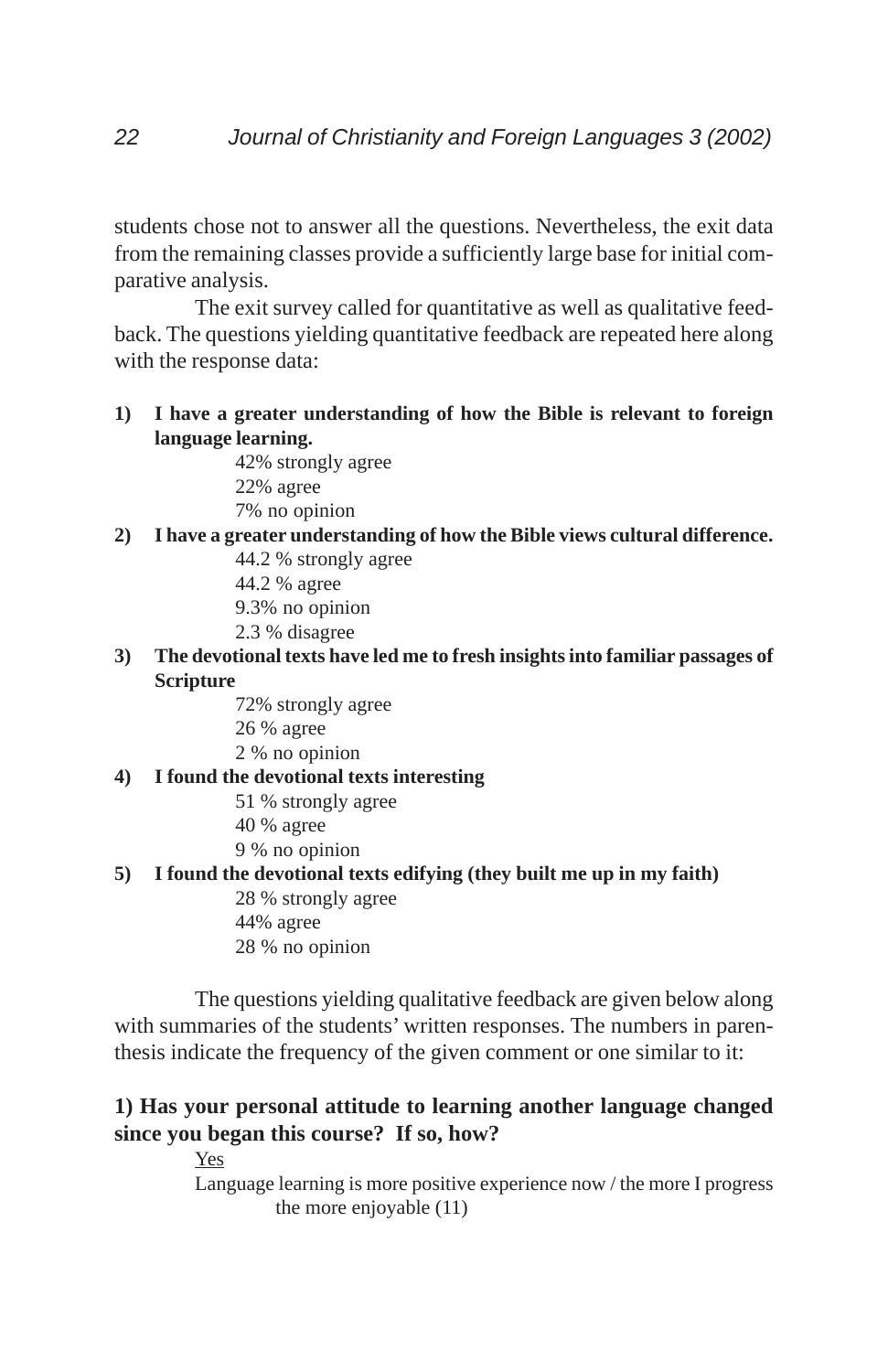- Language learning isn't just about memorization and grammar / more than just the way people talk / Language learning is something beyond filling a requirement or for fun—a calling / it's Biblically rooted / it's a way of showing respect / I don't just learn it for myself, but also for others / learning language is a way to love your neighbor (9)
- I'm beginning to appreciate cultural differences / to see how you can learn culture through a language (2)
- German is now definitely a major or minor of mine (2)
- I enjoy getting in touch with my roots (1)
- Broadened my horizons (1)
- It's hardly worth learning/too much time needed to study (1)

#### No

No / Not really / No. It's still hard (7) Hasn't changed; I've always been excited to / always felt it is important (6) No, But I'm having more fun now (1) No, but I see now more reasons for learning a foreign language (1)

#### **2) Are there Christian reasons for learning another language?**

Yes

Call for us to love our neighbors / way to be a good neighbor / to show respect and acceptance towards others / way to welcome foreigners into your life (unselfishly) / way to show hospitality  $(16)$ 

Missions (11)

Ability to speak to our Christian brethren and with others is important (6) Helps understand God's creation / our calling as caretakers and peacemakers (4)

To bring people together / to learn from everyone else to help others better (4)

Opens my eyes to new stories and ideas (2)

Beauty of the language God created (1)

Scripture speaks strongly against ethnocentrism (1)

#### No

I wouldn't say there are "Christian" reasons, but it's important to be educated culturally (1)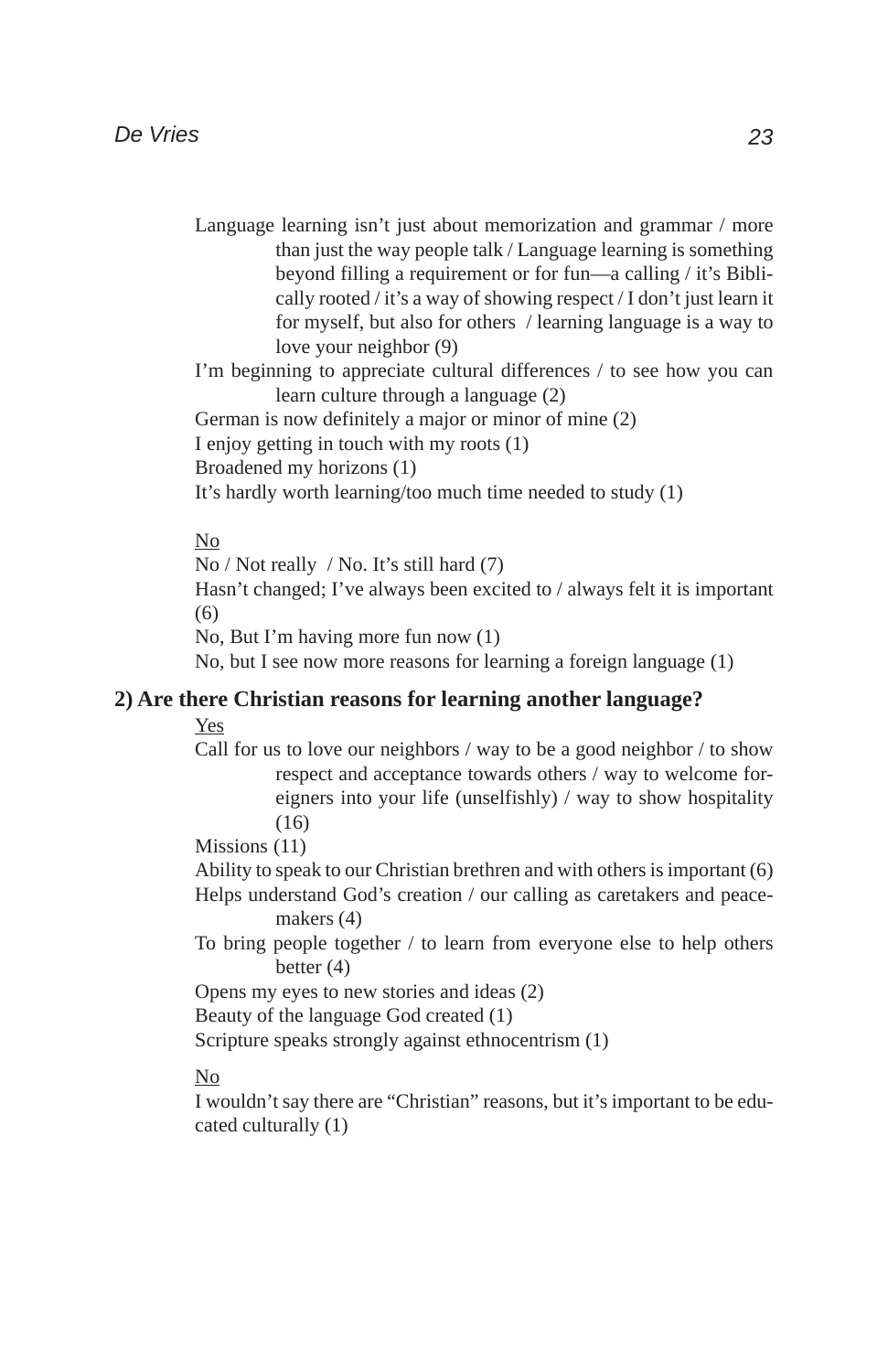#### **3) Is there any overriding message you've discerned from the devotional texts with which you have been presented?**

Yes

Caring for aliens, who are our neighbors / welcome the stranger / call to be neighbors / hospitality includes language learning / hospitality is a spiritual gift / who is my neighbor? / we're all strangers and neighbors to somebody in this world / love your neighbor (15)

Awareness of the interaction of different races/cultures in the Bible (4)

Language diversity is a good thing / how we should live as Christians in a diverse world (4)

Observing the words used in Bible translation caused me to think critically (3)

The value of learning a language from the perspective of the Old Testament (2)

Look at familiar Bible passages with new eyes (2)

The Bible says different things—can be interpreted differently in different languages (1)

Language learning benefits us as Christians and it's our obligation (1) God is sovereign (1)

"Gosh, I can't think of [only] one thing" (1)

We're all created equally  $(1)$ 

Language is not meant to be a barrier (1)

No No (2) But I've enjoyed them (1)

A reading of the exit survey's results prompts the following analyses. Question one seeks a general response regarding the students' attitude toward the language. While the positive attitude that predominates does not necessarily reflect upon the Scripture study, the nature of the comments suggests that they are finding more meaning in the enterprise of their foreign language learning and that this may, in at least some cases, be connected with the themes explored in the devotions. A recurring comment is that learning a language is about so much more than they had previously thought: it is a way to show respect, and it is rooted in a certain view about other people. Note that some of those who say that their attitude has not been changed indicate that it is because their attitude was positive in the first place.

Question two asks essentially the same as did questions three and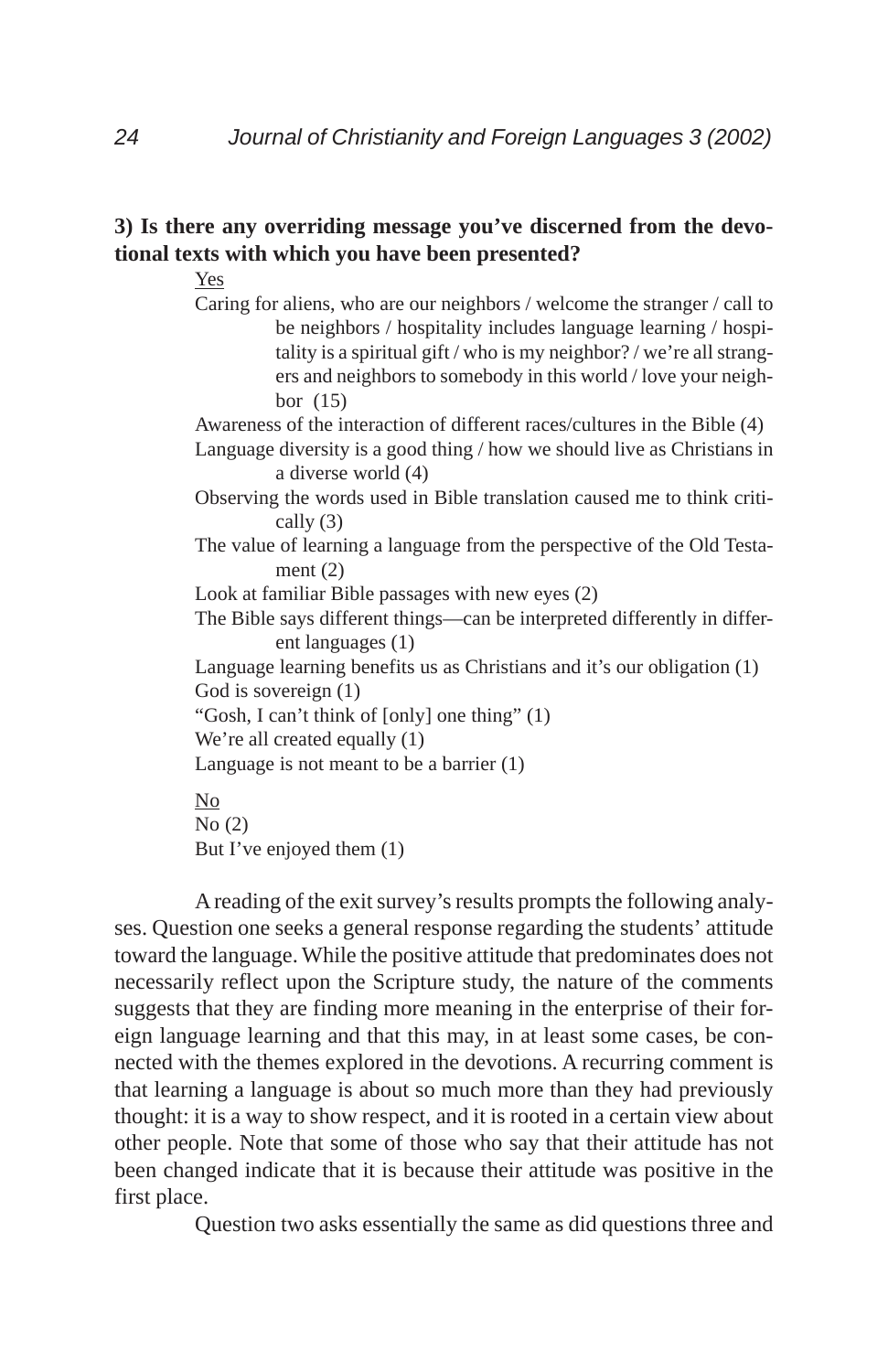four in the entrance survey: Are there Christian reasons for learning the foreign language? The proportions in the answers to question two contrast starkly with the entrance survey. Students now articulate a wide variety of attitudinal reasons for learning another language. The frequency with which a missions calling is given as an answer has decreased, putting it into second place. Regarding a perceived overriding message in our text discussions (question three), students responded with an array of answers clustering around notions of hospitality, one's neighbor, and awareness and appreciation of diversity.

The quantitative data suggest a high success rate with respect to the five questions asked. An overwhelming majority responded with either strong agreement or agreement to each question. The percentage of no opinions is below one in ten for each question except for number five (regarding their edification). In fact, only question two solicited any disagreement – a mere 2.3%.

## **Summary Comments**

These summary comments are both analytical of the data and impressionistic regarding the experience. I offer my comments in the first person, but they are representative of our common experience and analysis. At the risk of using cliché, this Scripture text project was a learning experience for both instructor and student. As an instructor, I found it rewarding to reflect on these Scriptural selections in a systematic fashion and to share insights with students. I found it inspirational to ponder, in a spirit of community, the implications of Scriptural treatments of language, diversity, and culture. The breadth of students' motivations for learning languages was striking, and it increased my sensitivity for their perceptions of the endeavor of language learning.

Amongst the students a sense of novelty, of curiosity, and of being intrigued prevailed—with some notable exceptions granted. Students were generally reserved and reticent during discussions—a posture for which several explanations are plausible. Students are not accustomed to exercises in Scriptural exegesis during the foreign language class. Furthermore, for some students the deviation from the regular classroom patterns was notably awkward. Others were likely silent because the ideas were novel to them. Still others displayed at times a look of impatience as they indulged their professor's ruminations on the Scripture passages.<sup>12</sup>

All in all, the student feedback is encouraging. The quantitative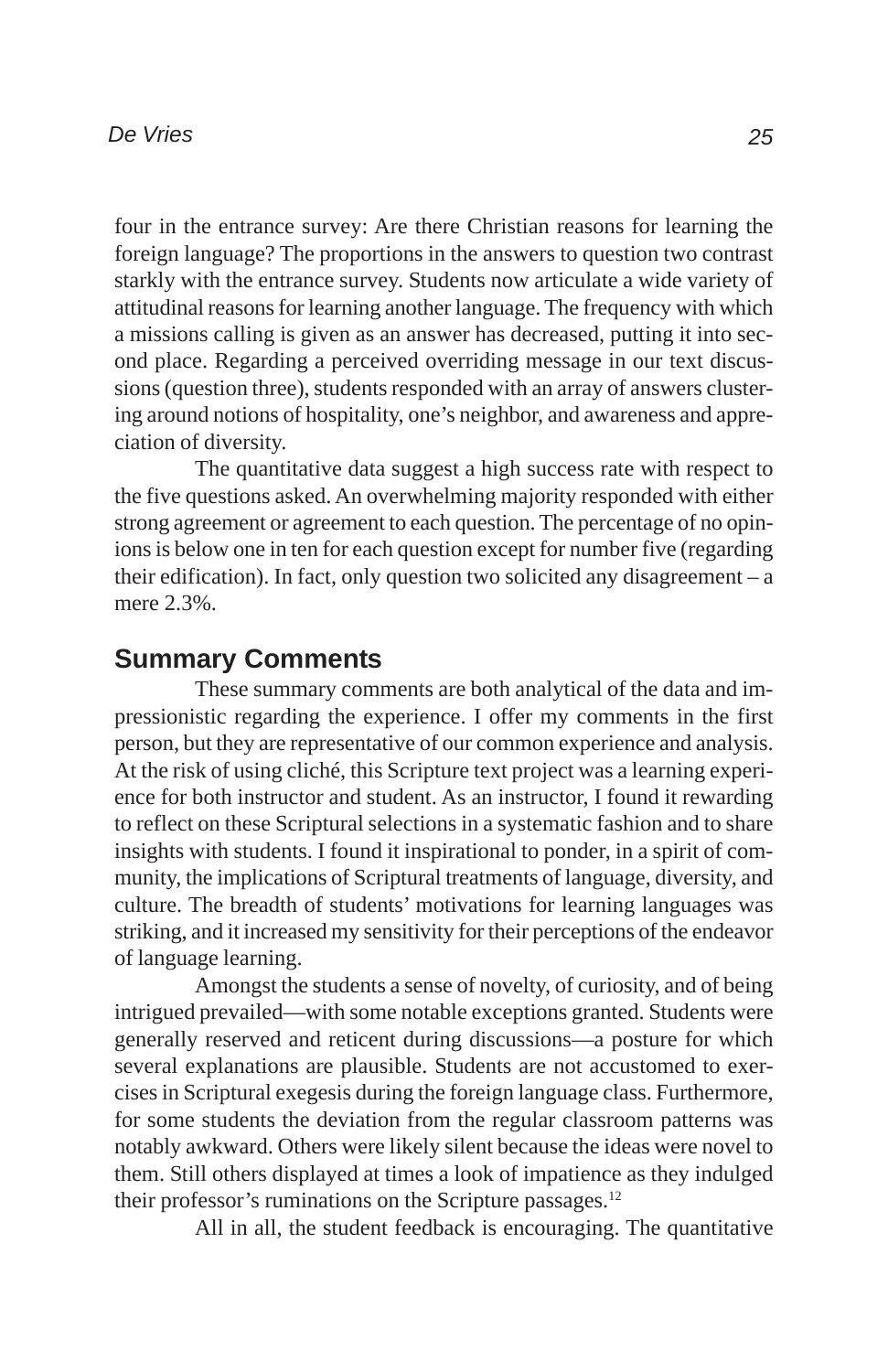result data from questions 1, 2, and 3 offer convincing evidence that their journey through the passages increased their understanding of the Bible's relevance to foreign language and cultural issues. The 72% strong agreement substantiates the hunch that for many students, the themes and ideas discussed were new to them and therefore that explicit pedagogical treatment was needed.

While the survey results of this project are most encouraging, this author feels it is important to acknowledge some of the difficulties and pitfalls of such a walk through Scripture with students in the foreign language class. For example, the instructor is liable to find himself in a methodological no-man's land when treating a Scripture passage. On the one hand, the instructor wants the students to hear the text in the foreign language, or to read it aloud. One wants them to focus on the language and on the vocabulary since working with these texts presents such rich opportunity for passive vocabulary advancement. On the other hand, the instructor is eager to get into substantive discussion. I resolved this tension by speaking mainly in English, especially in my elementary class. But departing from the target language may not be an acceptable strategy for some teachers. Since the opportunities for vocabulary recognition and comprehension exercises are so rich when dealing with a familiar text in the target language, one needs to decide in advance the limits to one's focus on strictly language comprehension, as opposed to comprehension of the ideas. Having identified these tensions, however, our group now feels positioned to make informed choices for the next round in presenting the material.<sup>13</sup>

Regarding now the content of the passages, I found myself, at times, vacillating between excitement and frustration while working through these texts with the students. The excitement came from my own enthusiasm about the subject matter and my ongoing discovery of how foreign language education can be used to further God's Kingdom and his shalom. The frustration came wrapped in a number of related feelings and discomforts. At times I was almost startled as I listened to myself speak and found that I was engaging in Old Testament exegesis and lecturing on Biblical interpretation. That can suddenly be scary territory when intelligent students start putting hard questions to you and you realize that you yourself are little more than an amateur theologian. Such was the case when we got involved in the various interpretations of the Babel story.

Other times a certain awkwardness was palpable in the classroom when we indeed did enter deep discussion of Biblical interpretation. On a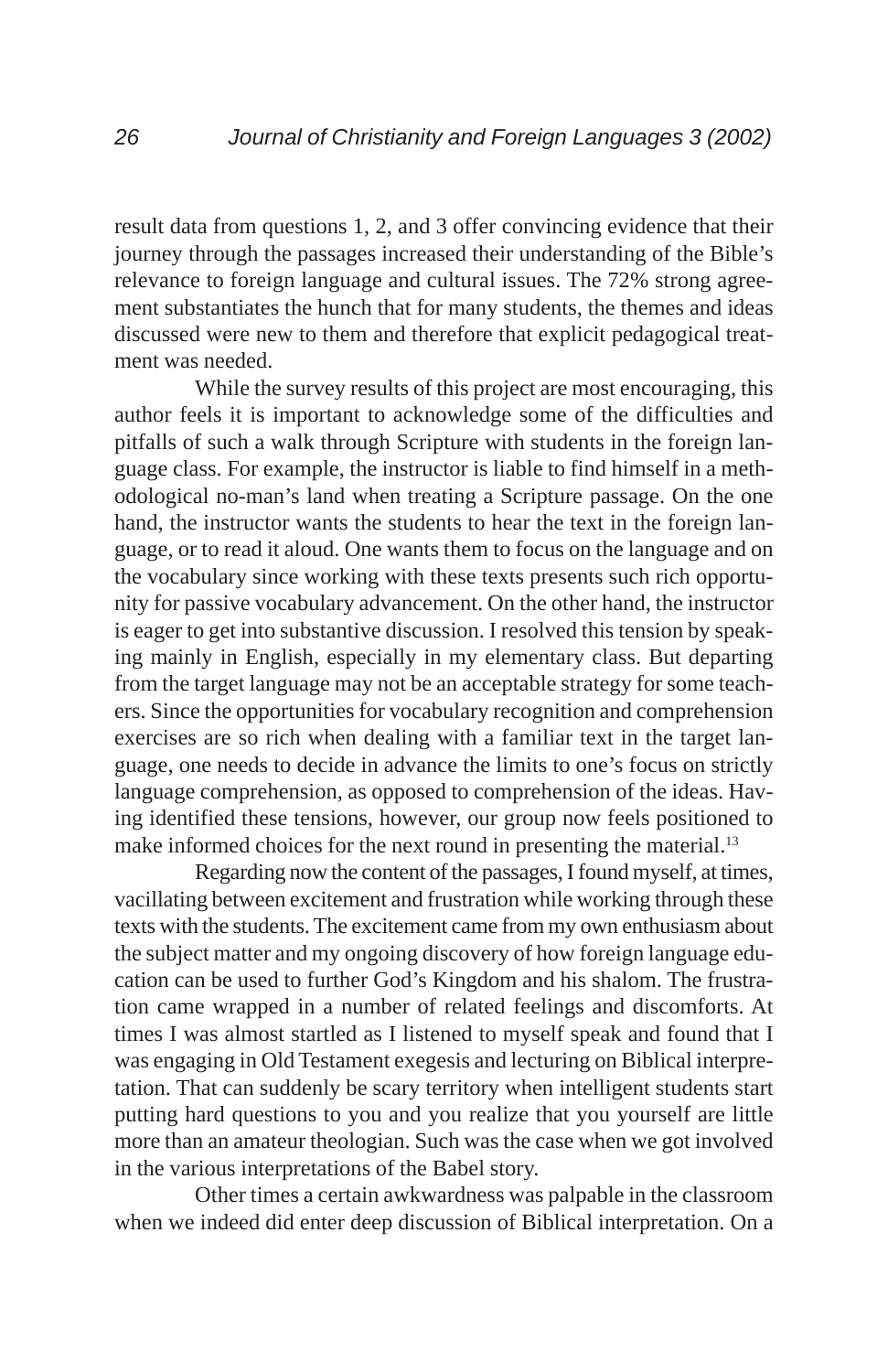few occasions, students asked right out why we were spending so much time discussing the Bible in the language class. My most successful response to such an interjection was to simply admit to the students that such excursions into Biblical interpretation were indeed uncustomary in the classroom. The one or two hardened students seemed to then mollify when I explained how I felt it important to wrestle through these issues in a Christian classroom. I told them that I think about these issues a lot, and I was interested in their opinion on the matter. After that sort of frank admission, most students seemed to accept the project better and even show some eagerness to think through the issues together.

## **Thoughts on integrating Biblical material into the foreign language course**

This leads to a final issue identified by all instructors involved, namely that studying these Scripture passages in the manner we did brings up confusion as to where the lines between devotion and intellectual study lie. The survey results bear this out too. The question garnering the lowest percentage of "strong agreement" was the one that asked whether they were edified by the Scripture study. In some sense, this awkwardness is not surprising. Given the ethos of enlightened modernity that pervades the academy, even Christian students have cultivated the instinct to separate their piety from intellectual pursuits. So when the foreign language teacher hauls out the Bible, that's considered devotions. When we go to class, learn the material, study for the test, and show our mettle during exams, that's considered intellectual study. Underlying the awkwardness that accompanies such a blatant effort to wrestle with Scriptural directives within the foreign language class are preconceived notions about the borders of instruction. Along with these predefined barriers comes a perception of intrusion—that the Scriptural material, when taken up in the heart of the class, is treading on forbidden territory. Perhaps the most rewarding result of this experiment is that it has put before us concretely an opportunity to rethink the contours of core-level language instruction. Can sustained and in depth investigation of Scriptural thought on language and diversity become a more integral part of the FL course content, or must it remain a sort of add-on concept? Through this experiment, and with the feedback of our students, we trust we are moving in a direction that can remedy the compartmentalization that we tend to create between language learning and Christian pi-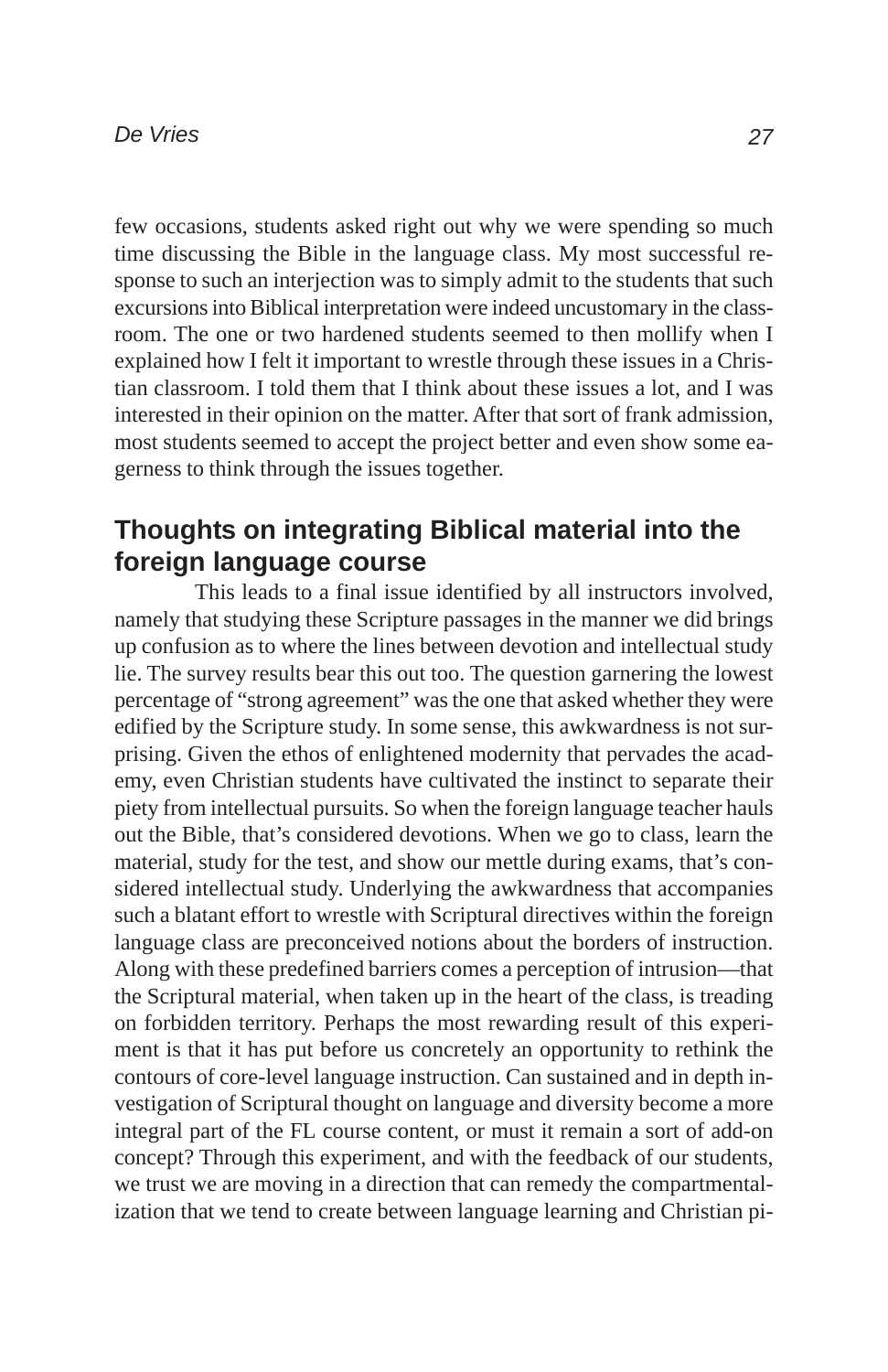ety. In doing so, we have an opportunity to expand the students notion of Bible study itself. Are we not edified as language learners when we come to a deeper understanding of Scriptural mandates for the very task we have undertaken? Must our interaction with Scripture be only a one of a personal matter or one relegated to Sunday worship or to Christian fellowship groups? Certainly not. Nevertheless, our Christian students have brought to our attention that wrestling with Scriptural themes and passages in the foreign language classroom is unfamiliar territory. The irony of the situation ought not escape us. We do well to take this reminder as a prod to model for them—in the classroom—how to wrestle earnestly with Biblical treatment of the themes relevant to the acquisition of a foreign language.

The survey feedback suggests that it is possible, in a general sense, to effect a shift in the foreign language student's attitude about learning the subject matter. In a specific sense, this study homes in on a particular area of motivational factors, namely a Christian rationale for and understanding of the enterprise of foreign language learning. While the scope and rigor of the study is admittedly modest, the informal study provides helpful initial data on the motivations and attitudes that Christian students bring to the classroom in a North American Christian college. The data gathered at the outset and at the close of a semester suggest that such students perceive an array of reasons for learning another language. Students seem, however, to have thought less broadly about Christian motivations for foreign language learning. The project, furthermore, suggests that students are receptive to considering the Scriptural foundations for foreign language learning, and they are able to articulate Biblical themes that pertain to their course of language study once they have been exposed to pertinent Scriptural passages. The study also suggests that using devotional time in a way that is integrated with curriculum can be an effective method of shaping students' understanding of faith-based motivation to learn the subject matter. Finally, the study points to opportunities for learning more on the topic through empirically rigorous studies. Studies encompassing multiple institutions, or even those factoring in denominational affiliation would also yield data and information toward our better understanding of the dynamics at work in teaching our foreign language students at faith-based schools, or at least in a faith-based manner.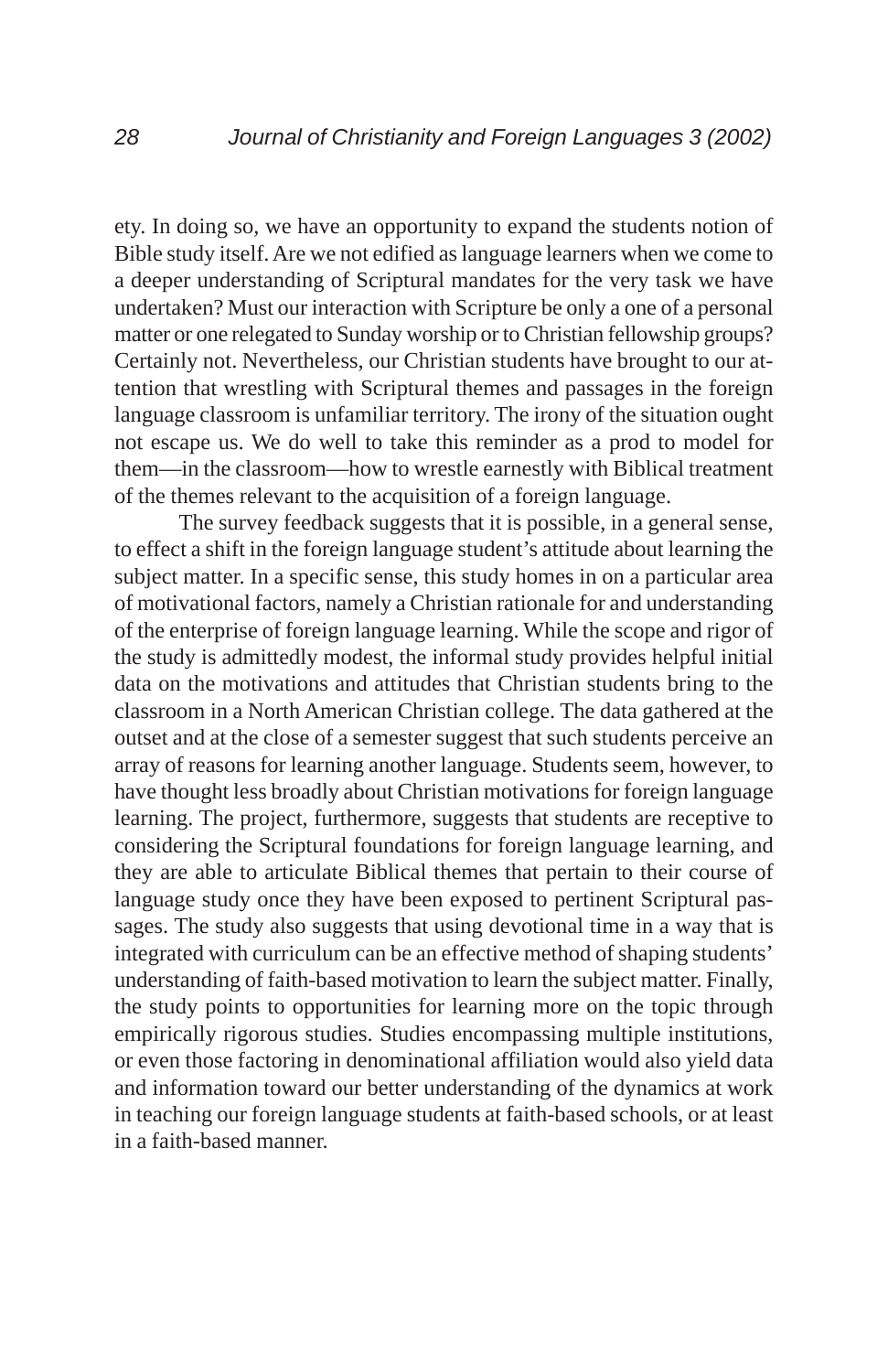# **NOTES**

<sup>1</sup> This is the wording used in the web version of Calvin College's mission statement (see http://www.calvin.edu/about/mission.htm). For other articulations of this mission see *An Expanded Statement of the Mission of Calvin College: Vision, Purpose, Commitment* (Grand Rapids: Calvin College, 1996).

<sup>2</sup> To avoid unnecessary and wordy circumvention, I will henceforth readily use the first person plural in referring to this project.

<sup>3</sup> Excerpt from departmental document containing a statement on teaching virtues in "core" (general education) language courses.

<sup>4</sup> *An Engagement with God's World: the Core Curriculum of Calvin College* (Grand Rapids: Calvin College, 1999) 43. An abridged version of this document is printed as an appendix in Cornelius Plantinga Jr., *Engaging God's World: A Reformed Vision of Faith, Learning, and Living (Grand Rapids:* Eerdmans, 2002).

5 See Jane Thayer, Christine D. Bothne, Robert D. Bates, "Christian College Students' Perceptions of Faculty Spirituality," *Journal of Research on Christian Education*, vol. 9, no. 2 (2000): 205-221; the authors' study finds the inclusion of opening prayer and devotions to be two of the top four criteria by which students evaluate faculty spirituality.

<sup>6</sup> *An Engagement with God's World,* p. 2.

<sup>7</sup> Indeed, the faculty handbook directs instructors to begin morning classes with a devotion or prayer.

<sup>8</sup> Calvin College Catalog 2001/2002, p. 73. This wording is found in the catalog description of the mandatory general education course "Developing the Christian Mind."

9 David I. Smith and Barbara Carvill, *The Gift of the Stranger: Faith Hospitality, and Foreign Language Learning* (Grand Rapids: Eerdmans, 2000).

<sup>10</sup> Cf. David Smith, "What Hope After Babel? Diversity and Community in Gen 11:1-9; Exod 1:1-14; Zeph 3:1-13 and Acts 2:1-13" *Horizons in Biblical Theology* vol. 18, no. 2 (1996) 169-191.

<sup>11</sup> For a helpful interpretation of the parable see Thomas R. Thompson, "New Heroes: A Meditation for a Multicultural Year," *The One in the Many: Christian Identity in a Multicultural World*, edited by Thomas R. Thompson (Lanham, Maryland: University Press of America) 1998: 103-108.

 $12$  It is perhaps worth noting here that this devotional project has continued in subsequent semesters. Although no formal data beyond the boundaries